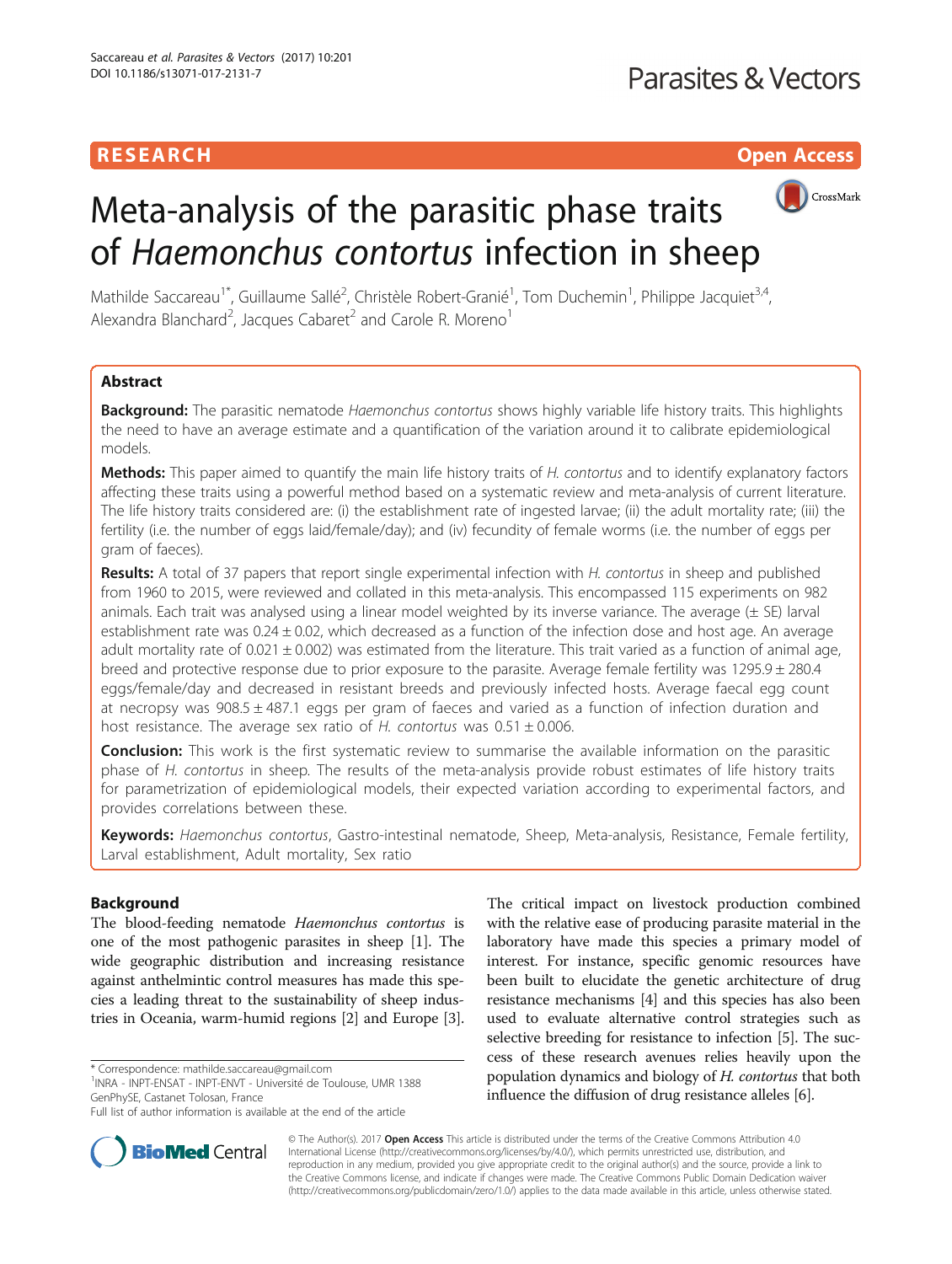Mathematical models of parasite life-cycles provide an effective tool to advance epidemiological understanding [[7, 8\]](#page-11-0) and aid decision-making in parasite control strategies  $[9-12]$  $[9-12]$  $[9-12]$  $[9-12]$  $[9-12]$ . Indeed, the *in silico* approach allows for multiple scenarios to be considered without having to resort to experimentation once the model was validated [[13](#page-11-0)–[15](#page-11-0)]. These mechanistic models rely on the input of specific parameters, such as life history traits of the parasitic phase. Robust and average values for these traits are lacking, despite an extensive body of literature available on the subject. Recent systematic reviews and meta-analyses have been published to build knowledge of these parameters in other important gastrointestinal parasites such as Cooperia oncophora and Ostertagia ostertagi [[16, 17](#page-11-0)] and Teladorsagia circumcincta [\[18](#page-11-0)]. Yet, despite the comprehensive literature available tackling the life-cycle of H. contortus [[1\]](#page-11-0), including both the free-living (eggs to infective larvae) and parasitic stages (infective larvae to reproductive adult worms), a quantitative assessment of H. contortus population dynamics and ecology is still missing.

The aim of this paper was to conduct a systematic review and meta-analysis of data collected on experimentally infected sheep with *H. contortus*, published before 2016, using the same methodology as Verschave et al. [\[16](#page-11-0)]. The main life history traits selected for study in the parasitic phase of H. contortus included: (i) larval establishment; (ii) adult mortality; (iii) female fertility and population level fecundity. To obtain robust estimates of the life history traits, several experimental variation factors were considered i.e. infection dose, duration of the infection, host age, genetic background of host resistance and previous exposure to H. contortus.

#### Methods

Verschave et al. [[16](#page-11-0)] performed the systematic review and meta-analysis of Ostertagia ostertagi life traits in bovines. In this paper, the same approach was used for *Hae*monchus contortus life history traits. However papers reporting trickle infection results were removed as overlapping worm generations obscure worm age and thus prevent reliable estimation of larval establishment and adult mortality rates. Additional explanatory factors were studied, i.e. the influence of host resistance and of a previous exposure to H. contortus before the studied experiment. Some variance equations used in Verschave et al. [\[16](#page-11-0)] were corrected in this paper (Additional file [1](#page-10-0): Text).

## Searching strategy and eligibility criteria

An exhaustive data collection was performed using the Web of Sciences database [\(https://www.webofknowledge.](https://www.webofknowledge.com) [com](https://www.webofknowledge.com)) using the following keywords: ((gastrointestinal AND nematode) or (gastrointestinal AND parasite\*) OR haemonchus OR contortus)) AND (infect\* OR pathogen\* OR mortality OR establishment OR fecundity) AND (sheep OR lamb\* OR ewe\* OR wether\* OR ram\* OR dam\*). Selection of the papers used in the present study was completed on January 7<sup>th</sup>, 2016.

In the first review phase, papers were selected based on title compatibility. Papers without full text accessibility, unavailable through library services or published in languages other than French or English were discarded. Finally, the eligibility of the remaining papers was decided following a full reading of the text to meet the following criteria: (i) natural infections were excluded due to unknown parasite exposure; (ii) experiments which used anthelmintic treatments prior to sheep slaughter were not considered; and (iii) papers reporting their results graphically i.e. without precise values were removed.

In the second review phase, additional selection criteria were applied to the papers based on experimental design conditions. Insufficiently detailed experiments (i.e. the time between infection and slaughter) or nutritional supplementation studies (e.g. protein, zinc, selenium, papaya latex, condensed tannins) were withdrawn. Studies based on trickle infection protocols were also discarded, as larval stages from consequent infections will overlap with adult stages from the initial challenge making it impossible to correctly estimate larval establishment and adult mortality rates, particularly for infections of long duration. To ensure a robust meta-analysis, only experiments reporting the arithmetic means and associated measures of variance (standard deviation or standard error of the mean) for worm burden were kept for further analysis. Studies lacking experimental power (less than 3 animals) were ignored. Finally, the data were weighed according to their associated variances during estimation procedures. As atypical behaviour of variances were obtained for underpowered experiments (less than 10 animals), experiments showing too large or too small worm burden variance estimate (i.e. two standard deviations from the mean associated variance) were discarded.

### Parameter definition and specific eligibility criteria

The life history traits of *H. contortus* considered were: larval establishment which was estimated as the proportion of ingested larvae retrieved at necropsy, irrespective of the developmental stage (i.e.  $L_4$ , immature stages, adult worms), the adult mortality rate (i.e. the proportion of adult worms that die per day), the female fertility and the population level fecundity. As defined by Southwood [[19](#page-11-0)], fertility corresponds to the individual capacity of a female to lay eggs (measured by the total daily egg output in sheep faeces divided by the total number of female worms), whereas fecundity corresponds to the capacity of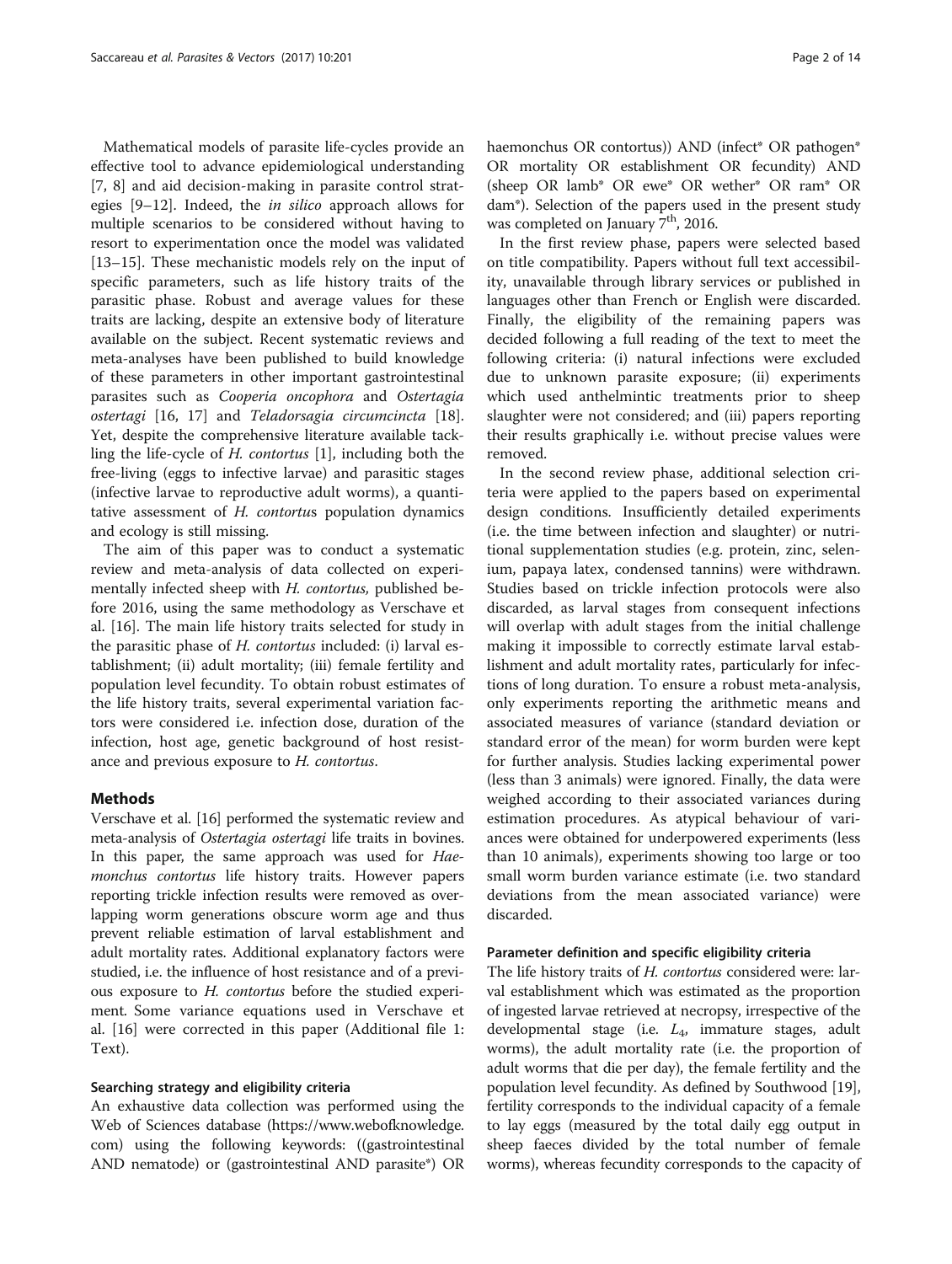a population to lay eggs (measured by the total daily egg output in faeces). For each considered life history trait, the equations used to calculate mean estimates and their associated variances are summarised in Table 1 and detailed in Additional file [1](#page-10-0): Text.

To disentangle larval establishment rate from adult mortality rate, we assumed according to expert knowledge that no adult worms die before 30 days postinfection (dpi), hence estimating larval establishment rate from experiments lasting less than 30 days and adult mortality rate from longer experiments. The worm's sex ratio was estimated from experiments reporting separately female and male worm numbers. The number of female worms was assumed by this sex ratio estimation when unknown. Daily faeces production (DFP, g/day) was estimated as a direct function of host body weight (BW, kg) [\[20](#page-11-0)]:

 $DFP(g/day) = 0.041 * 1000 * BW^{0.75}$ 

Body weight that was missing in one paper [\[21\]](#page-11-0) using Texel sheep was inferred from the paper of Freetly et al. [[22\]](#page-11-0) who derived a function linking body weight and age in Texel sheep.

The general study description (country, year, number of sheep), sheep-host details (breed, gender, age, body weight, previous exposure to H. contortus), H. contortus details (isolate, drug resistance status, infection dose) and experimental conditions (infection duration, concomitant infection with other nematode species) were included in our database. Host resistance to gastrointestinal nematodes was inferred from the literature, where Barbados Black Belly, Saint Croix, Florida Native [\[23](#page-11-0)], Santa Ines [[24, 25\]](#page-11-0), Canaria hair breed [\[26\]](#page-11-0) and divergent selection lines were considered resistant breeds. Two H. contortus isolates were included: anthelmintic resistant (thiabendazole-resistant strain) or H. contortus isolates (ISE isolates) obtained after serial passages in resistant hosts.

## Meta-analysis

Statistical analyses were performed using R version 3.1.3. [[27\]](#page-11-0). The life history trait estimates and their associated variances were calculated for each experiment of our final database (Table 1). Each life history trait estimate was analysed using a linear fixed model (stats package) weighted by the inverse of their associated variance. The considered explanatory variables were the host age (in months), the host resistance (i.e. susceptible, resistant, unknown status), the infection dose (i.e. the number of  $L<sub>3</sub>$  inoculated per animal), the infection duration (i.e. number of days post-infection), previous exposure to H. contortus (i.e. immunologically naïve, natural preinfection assumed, experimental pre-infection). Due to the skewed distribution of the life history traits, they were studied with, and without, a log transformation in further analyses. Quantitative explanatory variables (i.e. host age, infection dose and duration of infection) were clustered into balanced classes as the hypothesis of linearity between life history traits and explanatory variables was rejected.

First, a backward variable selection was implemented based on AIC criterion [[28\]](#page-11-0). Then, only factors with a  $P$ -value < 0.05 were kept in the final models. F-tests were calculated to select significant factors using the car R package [\[29](#page-11-0)]. The estimation of means for each level of factors was performed using the lsmeans R package [\[30](#page-11-0)].

As each life history trait had a different inverse variance weight, it was impossible to use the same criteria to weight the correlation between life history traits. Consequently, correlations between life history traits were weighted by the number of sheep involved in the experiment using the 'weight' R package [[31\]](#page-11-0).

## Results

Figure [1](#page-3-0) provides a description of the paper selection steps and the associated selection criteria. A total of 9480 references were retrieved from Web of Sciences that were narrowed down to 383 following title-based selection. The first review phase of the papers led to a selection of 81 eligible publications, reduced with the second review phase to 37 papers that estimate at least one H. contortus life history trait [\[21](#page-11-0), [32](#page-12-0)–[67](#page-12-0)]. This final database (see Additional file [2](#page-10-0)) comprised a total of 982 animals used in 115 different experiments (using different

**Table 1** Mean estimate and associated variance of the main life history traits of H. contortus

|                   | Larval establishment (E)                                                      | Adult mortality $(\mu)$                       | Female fertility (F)                                                                                                          | Population level fecundity (f)                    |
|-------------------|-------------------------------------------------------------------------------|-----------------------------------------------|-------------------------------------------------------------------------------------------------------------------------------|---------------------------------------------------|
| <b>Definition</b> | Proportion of ingested larvae<br>that develop into immature<br>or adult worms | Proportion of adult worms<br>that die per day | Mean number of eggs laid in<br>sheep faeces by an adult female<br>per day                                                     | Mean number of eggs counted<br>per gram of faeces |
| Mean estimate     | $\frac{WB}{D}$                                                                | $-ln(\frac{WB}{ID})$                          | $\frac{FEC_n * DFP}{WB * F_n}$                                                                                                | $FEC_n$                                           |
| Variance          | $\frac{SE(WB)^2}{10^2}$                                                       | $SE(WB)^2$<br>$(t*WB)^2$                      | $\int$ SE(FEC <sub>n</sub> ) <sup>2</sup><br>$\frac{SE(WB)^2}{WB^2}$<br>$\frac{DFP^2}{F^2}$ * $\frac{FECn^2}{WR^2}$ *<br>FFC. | $SE$ (FEC <sub>n</sub> )                          |

Abbreviations: WB Worm burden, ID Infection dose, t days after infection, FEC<sub>n</sub> Faecal egg count at necropsy, DFP Daily faeces production, F<sub>p</sub>, proportion of female worms, SE Standard error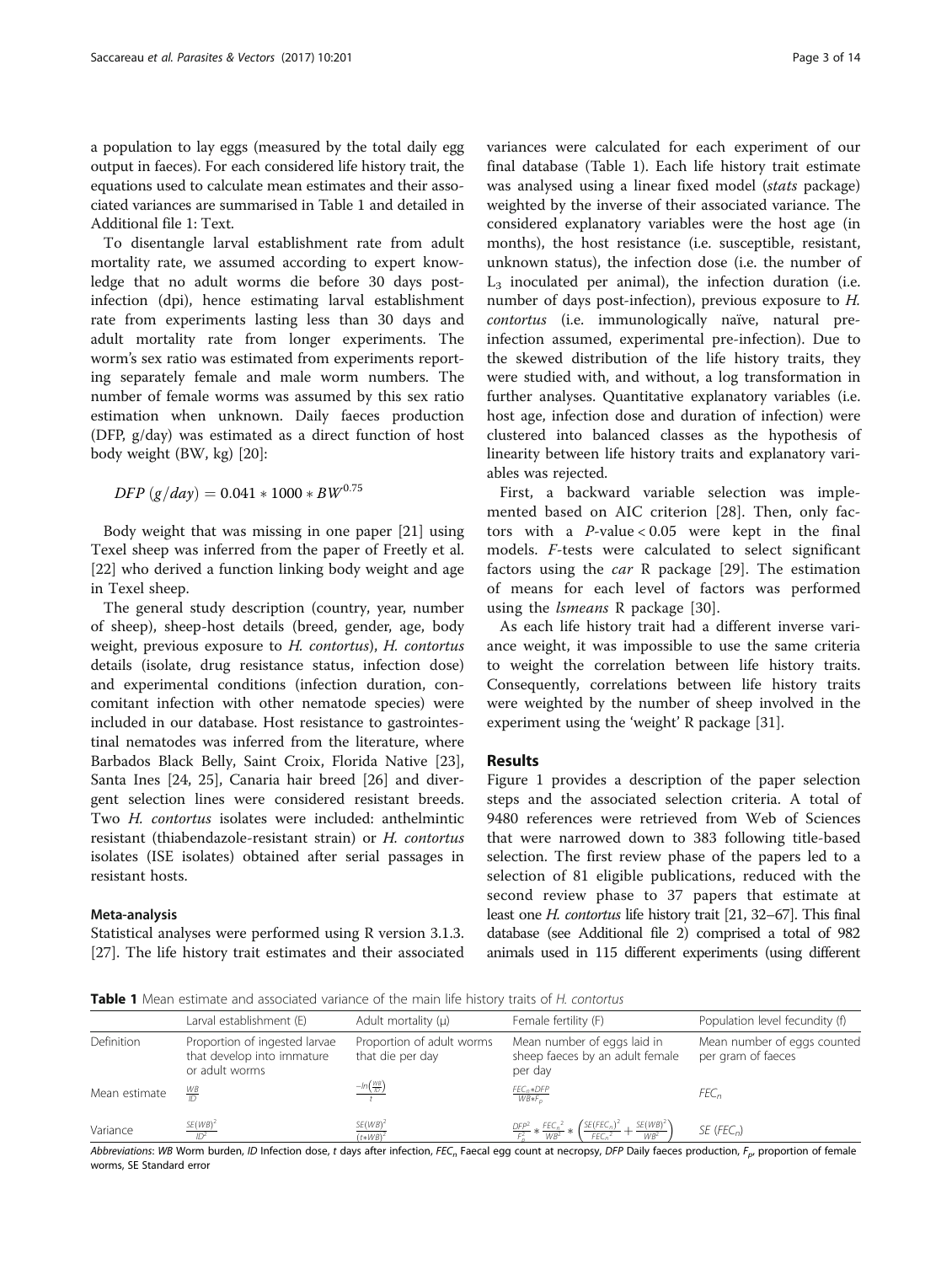<span id="page-3-0"></span>

experimental conditions as the duration of infection and/or the infection dose).

Table [2](#page-4-0) summarizes the details and available life history traits for each paper kept in the final database and the distribution of the experiment number over the different explanatory factors is shown in Additional file [3](#page-10-0): Table S1.

In addition, the proportion of female worms was estimated from 28 experiments that indicated female and male worm numbers separately. The mean (± standard error, SE) proportion of female worms was  $0.51 \pm 0.006$ , which corresponds to a female: male sex ratio of 1.04:1. Estimates for other life history traits of the parasitic phase of H. contortus are provided in Table [3](#page-6-0).

## Larval establishment rate

Average larval establishment rate was  $0.24 \pm 0.02$ . The final model, including all the significant explanatory factors, explained 49.5% of total variance (Table [3](#page-6-0)).

The *H. contortus* establishment rate peaked between 10 and 19 dpi (Fig. [2a](#page-7-0)). Larval establishment rate significantly decreased with the size of the infection dose from 10,000 to 20,000  $L_3$  (Fig. [2b\)](#page-7-0), but was highest for the greatest infection dose (result not significant). A reduced proportion of larvae reached adult stages in older hosts (Fig. [2c\)](#page-7-0). This result was consistently obtained, with or without experiments using older sheep than usual age, i.e. 36-month-old vs 7 months on average for remaining studies (results not shown).

In our meta-analysis, the proportion of immature stages significantly decreased after 20 dpi and almost disappeared after 40 dpi (Additional file [4](#page-10-0): Figure S1), except within a few underpowered experiments from the same paper [\[47](#page-12-0)] performed at 49 and 70 dpi.

## Adult mortality rate

The average  $(± SE)$  daily *per capita* adult mortality rate was  $0.021 \pm 0.002$ , resulting in a mean life expectancy (1/mortality rate) of 50 days. The proportion of worms surviving (worm burden/infection dose) with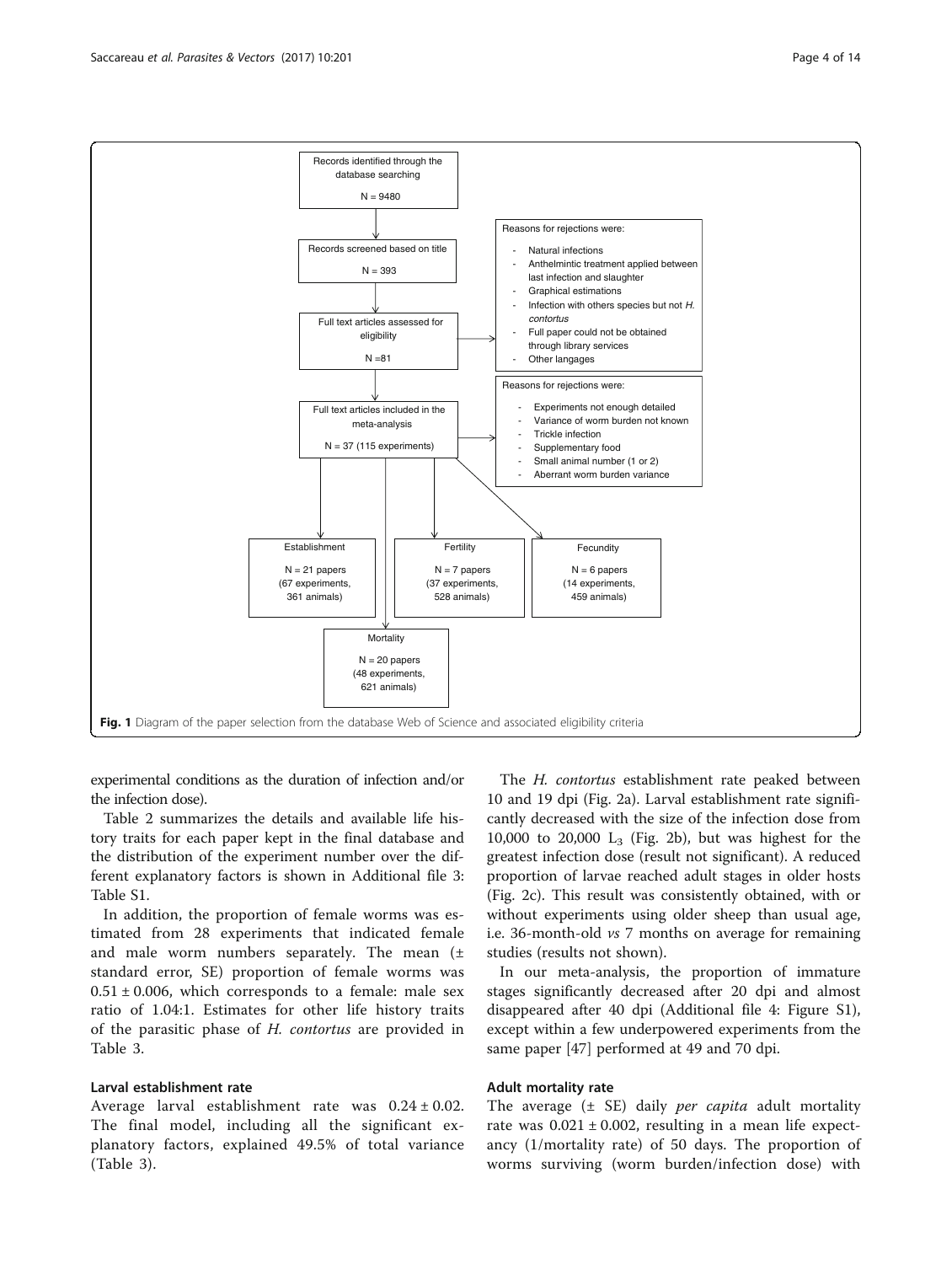|   | ۱<br>j                                                                            |
|---|-----------------------------------------------------------------------------------|
|   | j<br>ì                                                                            |
|   | Í<br>١                                                                            |
|   | ֧֧֧֧֧֧֧ׅ֧֧֧ׅ֧֧ׅ֧֧֪֪֪֪֪֪֪֪֪֪֪֧֚֚֚֚֚֚֚֚֚֚֚֚֚֚֚֚֚֚֚֚֚֚֚֚֡֝֓֝֓֝֓֝֓֝֓֝֓֜֓֝֬֝֓֜֓֝֬֜֓֝֬֝ |
|   | i<br>١                                                                            |
|   | ţ<br>j                                                                            |
|   | ׇ֬֓<br>j                                                                          |
|   | á                                                                                 |
|   | !                                                                                 |
|   | I<br>Ó<br>١                                                                       |
|   | i                                                                                 |
|   | ì<br>ī                                                                            |
|   | j<br>$\frac{1}{2}$                                                                |
| í | ì                                                                                 |
|   |                                                                                   |
|   | $\frac{1}{\zeta}$<br>)                                                            |
|   | ì                                                                                 |
|   | $\frac{1}{2}$<br>j<br>í                                                           |
|   | į                                                                                 |
|   |                                                                                   |
|   | Ş                                                                                 |
|   | I<br>J<br>÷<br>5                                                                  |
|   | $\frac{1}{2}$                                                                     |
|   | j                                                                                 |
|   | .<br>V<br>Ò                                                                       |
|   | t                                                                                 |
|   |                                                                                   |
|   | k€)                                                                               |
|   |                                                                                   |
|   | )<br>d<br>1                                                                       |
|   | $\overline{\phantom{a}}$                                                          |
|   |                                                                                   |
|   | $\frac{1}{\zeta}$<br>;                                                            |
|   | j                                                                                 |
|   | I<br>$\frac{1}{2}$<br>ļ                                                           |
|   | $\ddot{\phantom{0}}$<br>5                                                         |
|   |                                                                                   |
|   | 3                                                                                 |
|   | Ũ<br>¢                                                                            |
|   |                                                                                   |
|   | 'n<br>₹                                                                           |
|   | .<br>V                                                                            |
|   | ╒                                                                                 |
|   | ī<br>S                                                                            |
|   | i                                                                                 |
|   | こり                                                                                |
|   | ACT II.                                                                           |
|   |                                                                                   |
|   | $\frac{1}{2}$<br>ׇ֧֢֛֚֜                                                           |
|   | I<br>1<br>J                                                                       |
|   | j<br>ć<br>ï<br>č                                                                  |
|   | $\overline{\phantom{a}}$<br>$\overline{ }$                                        |
|   | ¢<br>1<br>j                                                                       |
| Ï | ħ<br>ś                                                                            |
| ٦ | Ï                                                                                 |
|   | $\mathbf{\dot{z}}$<br>Ï                                                           |
|   | $\epsilon$<br>Š                                                                   |
| l |                                                                                   |
|   | ı<br>¢<br>j                                                                       |
|   | $\overline{\phantom{a}}$                                                          |
| í |                                                                                   |
|   | $\ddot{\phantom{0}}$                                                              |
|   | ٦<br>ׇ֚֬֓֡֡֡֡                                                                     |
|   | Ċ<br>j<br>l                                                                       |
|   | j<br>į                                                                            |
|   | j                                                                                 |
|   | ţ                                                                                 |
|   |                                                                                   |
|   | )<br>J<br>ă                                                                       |
|   |                                                                                   |
|   | ₹<br>j                                                                            |
| I | i<br>J                                                                            |
|   | Ę<br>j                                                                            |
|   | ¢<br>1.<br>J                                                                      |
|   | $\overline{\phantom{a}}$                                                          |
|   | $\vdash$                                                                          |
|   | $\overline{\circ}$                                                                |
|   | i<br>ŋ                                                                            |
|   |                                                                                   |
|   | j                                                                                 |
|   |                                                                                   |
|   | 1                                                                                 |
|   |                                                                                   |
|   |                                                                                   |
|   | ١<br>j                                                                            |
|   |                                                                                   |
|   |                                                                                   |
| ١ | J                                                                                 |
| ¢ | I                                                                                 |
|   |                                                                                   |
|   |                                                                                   |
| ı | $\frac{a}{2}$<br>I<br>Í                                                           |

<span id="page-4-0"></span>

| Reference                          | Country      | No. of      | No. of<br>animals | Breed                                        | Age<br>(months) | Immune past                                       | Duration of        | Infection dose   |        |                | No. of experiments |
|------------------------------------|--------------|-------------|-------------------|----------------------------------------------|-----------------|---------------------------------------------------|--------------------|------------------|--------|----------------|--------------------|
|                                    |              | experiments |                   |                                              |                 |                                                   | infection (days)   |                  | Щ      | 그              | $\sqcup\!\sqcup$   |
| $\Xi$                              | Australia    | 9           | 22                | ă<br>Merir                                   |                 | Naïve: 20,000 L <sub>3</sub>                      | $7 - 21 - 24 - 84$ | 5000-10,000      | 5      |                |                    |
| $[33]$                             | Australia    | $\cup$      | $\overline{\sim}$ | <b>DO</b><br>Merir                           | $\sqrt{2}$      | Naïve-Natural                                     | $7 - 21 - 24$      | 5000-20,000      | LO     |                |                    |
| 34                                 | Australia    | $\sqrt{ }$  | 22                | Merino                                       | $2.5 - 6.5$     | Natural: 5000 L <sub>3</sub> -6000 L <sub>3</sub> | $9 - 12 - 30 - 58$ | 5000-6000-10,000 | 4      |                |                    |
| $\begin{bmatrix} 35 \end{bmatrix}$ | Australia    | 4           | $\frac{5}{1}$     | Merino                                       |                 | Naïve                                             | $\overline{21}$    | 10,000           | 4      |                |                    |
| $[36]$                             | Australia    |             | $\approx$         | Merino                                       | $8.5 - 36$      | Naïve: 20,000 L <sub>3</sub>                      | $\overline{21}$    | 10,000           |        |                |                    |
| $\Xi$                              | Australia    |             | $\supseteq$       | Merino                                       | $9.25 - 14$     | Naïve                                             | $24 - 28$          | 5000-10,000      | $\sim$ |                |                    |
| $[38]$                             | Australia    |             | $\circ$           | Merino                                       |                 | Naïve-Natural                                     | $21 - 26$          | 5000-10,000      | $\sim$ |                |                    |
| $[39]$                             | lraq         |             | $\supseteq$       | Awassi-Merino                                | 5.5             | Natural                                           | 39                 | 10,600-13,300    |        |                |                    |
| $\overline{5}$                     | Brazil       |             | $\circ$           | Santa Ines                                   | $\infty$        | Natural                                           | $\Theta$           | 4000             |        |                |                    |
| 들                                  | Mexico       |             | $\overline{4}$    | Suffolk x Dorset                             | 65              | Naïve                                             | $\overline{4}$     | 10,000           |        |                |                    |
| $[42]$                             | Brazil       |             | $\geqslant$       | Corriedale-Crioula Lanada                    | $\infty$        | Naïve                                             | $\mathcal{L}$      | 3560-4900        |        |                |                    |
| $\Xi$                              | $\leq$       |             | $\cup$            | Blueface Leicester x Scottish blackface      | 4.5             | Naïve                                             | 35                 | 5000             |        |                |                    |
| <u>न्</u> य                        | Brazil       |             | $\sim$            | Suffolk                                      |                 | Natural                                           | 28                 | 4000             |        |                |                    |
| 5                                  | Scotland     |             | $\sim$            | Scottish Blackface (3/4)                     | $\infty$        | Natural                                           | 27                 | 5000             |        |                |                    |
| $\frac{1}{2}$                      | France       | 4           | $\overline{20}$   | Barbados Black Belly-Romane                  | $\supseteq$     | 20,000 L <sub>3</sub>                             | $\odot$            | 10,000           |        | 4              |                    |
| 互                                  | USA          | 23          | 69                | Dorset                                       | 65              | Naïve: 30,000                                     | $28 - 49 - 70$     | 30,000           |        | $\overline{6}$ | 23                 |
| $\boxed{48}$                       | Mexico       |             | $\circ$           | Colombian breed                              |                 | Naïve                                             | $\overline{5}$     | 5000             |        |                |                    |
| [49]                               | USA          |             | $\circ$           | Dorset                                       | $\infty$        | $10,000$ $L_3$                                    | 35                 | 10,000           |        |                |                    |
| 50]                                | Mexico       |             | $\cup$            | Pelibuey x Dorper                            | $\infty$        | Naïve                                             | $\frac{4}{3}$      | 3000             |        |                |                    |
| $\Xi$                              | Australia    |             | 22                | Merino (genetically resistant) Merino        | 5.5             | Naïve: 20,000                                     | $28 - 42$          | 20,000           |        |                |                    |
| [52]                               | Australia    |             | $\infty$          | Merino                                       | $\supseteq$     | Natural                                           | 28                 | 20,000           |        |                |                    |
| $\begin{bmatrix} 53 \end{bmatrix}$ | Spain        |             | $\Box$            | Canaria-Canaria Hair Breed                   | $\infty$        | Natural                                           | $28$               | 20,000           |        |                | $\sim$             |
| 54]                                | $\leq$       |             |                   | Dorset                                       | $\infty$        | Naïve                                             | $\overline{2}$     | 5000             |        |                |                    |
| 55                                 | Germany      |             | $\overline{5}$    | German Merino and 4 crossbreds               | $\sim$          | Naïve                                             | $\frac{1}{6}$      | 5000             |        |                |                    |
| 56]                                | Hungary      |             | $\approx$         | Hungarian Merino                             | $\sim$          | Naïve: 7000 L <sub>3</sub>                        | 48-85              | 7000             |        |                |                    |
| 57                                 | Ethiopia     |             | $\simeq$          | Ethiopian highland sheep                     | Ξ               | Natural                                           | $\overline{9}$     | 4000-6000        |        |                |                    |
| $\begin{bmatrix} 58 \end{bmatrix}$ | France       |             | $\supseteq$       | Préalpes lle de France                       | 2.5             | Naïve                                             | $73 - 87$          | 10,000-50,000    |        |                |                    |
| 59]                                | USA          | $\sim$      | 24                | St Croix-Dorset x Rambouillet x<br>Finnsheep | 45              | 12,000                                            | 27                 | 10,000           | $\sim$ |                | $\sim$             |
| $[60]$                             | South Africa |             | $\infty$          | Mutton Merino                                | $\circ$         | Naïve                                             | 42                 | 50,000           |        |                |                    |
| $\begin{bmatrix} 61 \end{bmatrix}$ | France       |             | 268               | Romane x Barbados BlackBelly BC              |                 | Natural                                           | $\overline{4}$     | 5,000            |        |                |                    |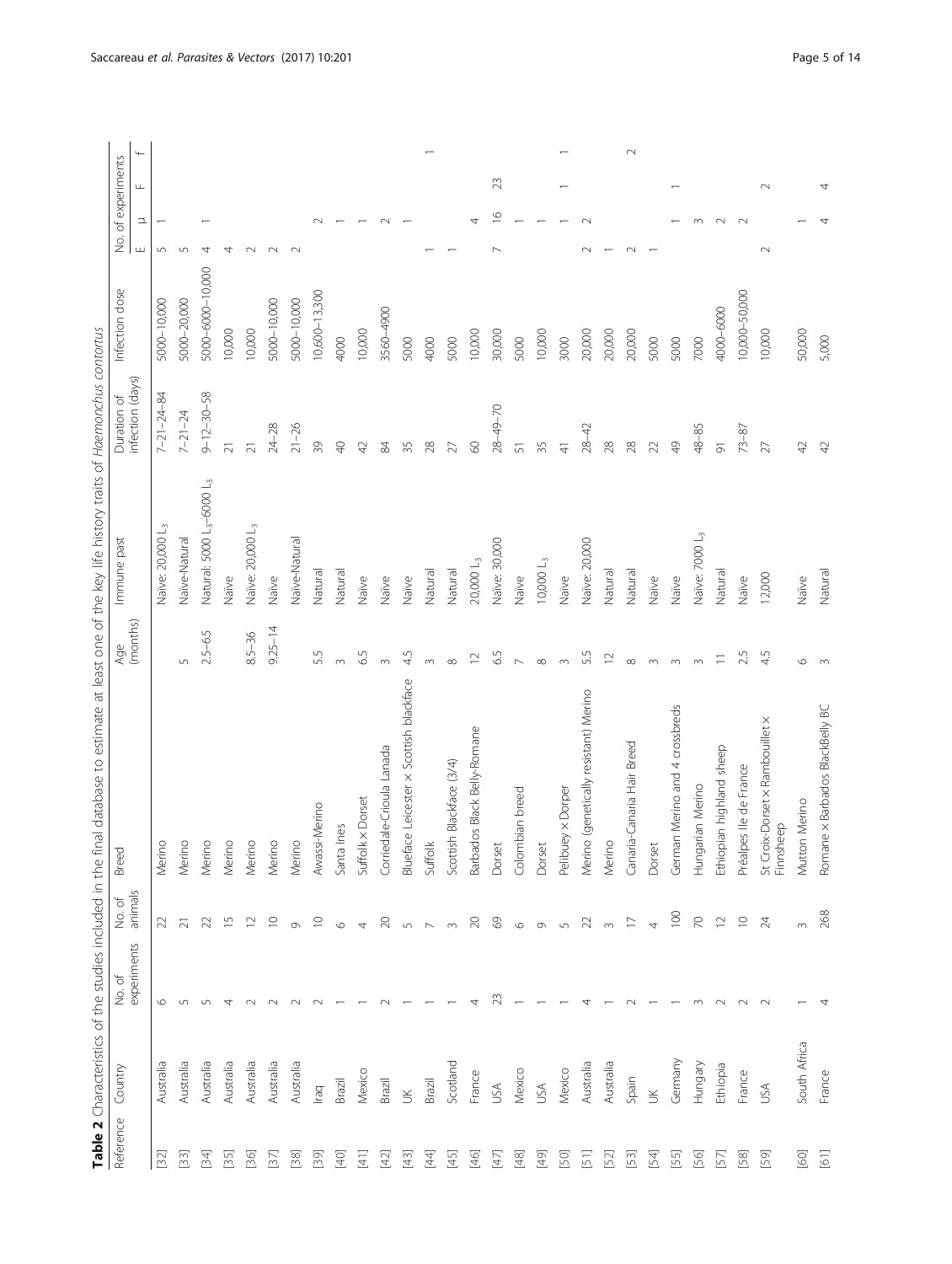|        |                   |   |         | Table 2 Characteristics of the studies included in the final database to estimate at least one of the key life history traits of Haemonchus contortus (Continued) |      |                              |               |               |           |  |
|--------|-------------------|---|---------|-------------------------------------------------------------------------------------------------------------------------------------------------------------------|------|------------------------------|---------------|---------------|-----------|--|
| 62]    | France            |   |         | Romane x Barbados BlackBelly BC                                                                                                                                   |      | Naïve                        |               | 0.000         |           |  |
| $[21]$ | The Netherlands 4 |   |         | lexel                                                                                                                                                             |      | Naïve: 5000-10.000-400       | $\frac{8}{2}$ | 5000          |           |  |
| $[63]$ | France            |   | 38      | Barbados Black Belly-INRA 401                                                                                                                                     |      | Naïve: 10,000 L <sub>3</sub> | $4 - 30$      | 0,000         |           |  |
| 64]    | France            |   |         | Barbados Black Belly-INRA 401                                                                                                                                     |      | Naïve                        |               | 10,000        |           |  |
| [65]   | New Zealand       |   | 26      | Romney-Romney selected for greasy<br>fleece                                                                                                                       | 14.5 | Natural                      | $\frac{8}{2}$ |               |           |  |
| [66]   | thiopia           |   | $\circ$ | Indigenous breed                                                                                                                                                  |      | Naïve                        | 84            | 5000          |           |  |
| 67)    | SÁ                | ∞ | 34      | St Croix-Florida Native-Dorset x<br>Rambouillet                                                                                                                   | 5.6  | Naïve: 20,000                | $7 - 14$      | 16,000-20,000 | $\propto$ |  |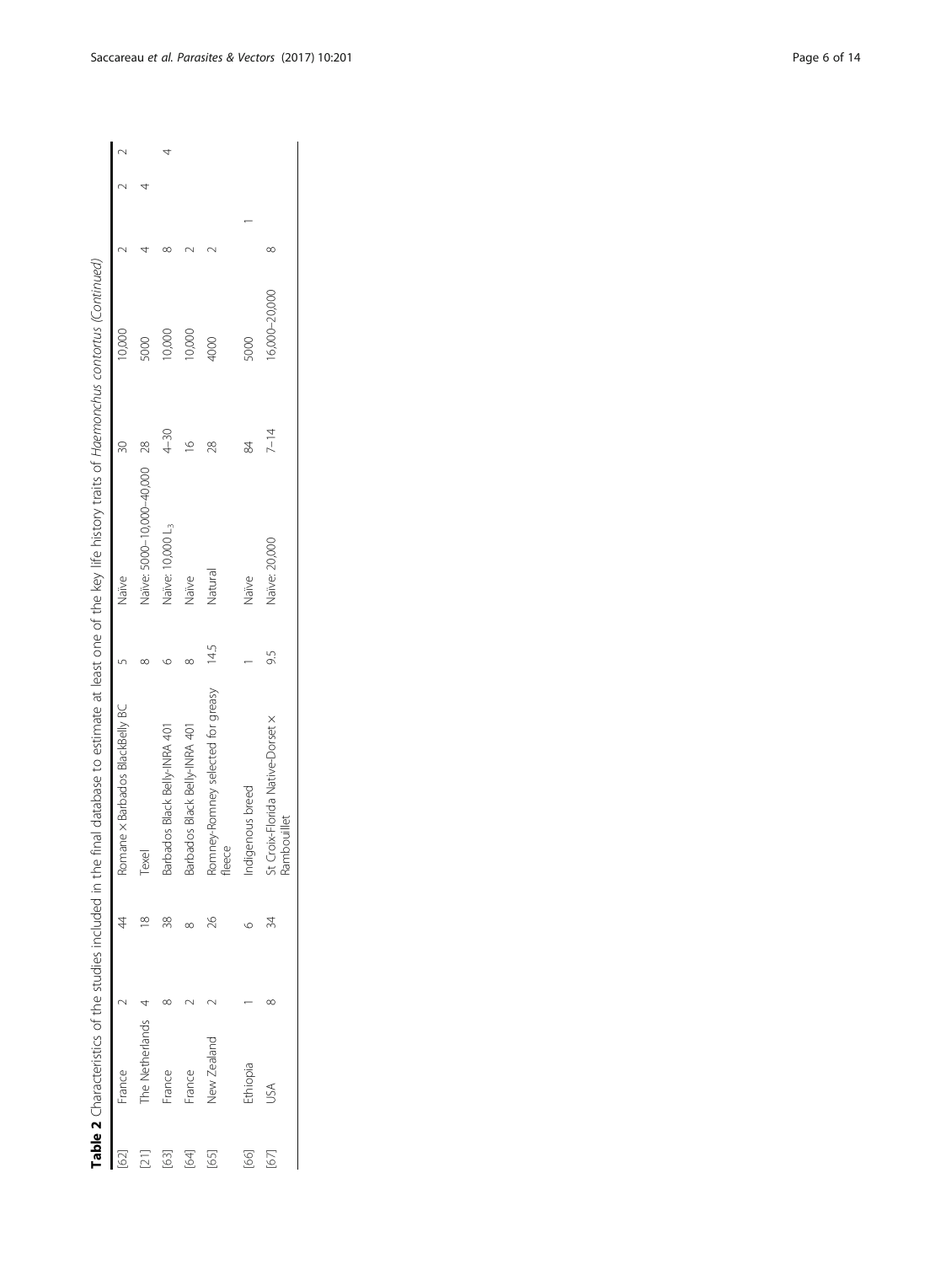| Life history traits                          | Explanatory factors                                                                                 | Estimation of means | SE    | $\overline{P}$ |
|----------------------------------------------|-----------------------------------------------------------------------------------------------------|---------------------|-------|----------------|
|                                              | Larval establishment rate (proportion of ingested larvae that develop into immature or adult worms) |                     |       |                |
| Infection duration                           |                                                                                                     |                     |       | 0.04           |
|                                              | 4-9 dpi                                                                                             | 0.09                | 0.08  |                |
|                                              | 12-16 dpi                                                                                           | 0.27                | 0.05  |                |
|                                              | 21-30 dpi                                                                                           | 0.23                | 0.03  |                |
| Infection dose                               |                                                                                                     |                     |       | 0.004          |
|                                              | 4000-5000 L <sub>3</sub>                                                                            | 0.25                | 0.05  |                |
|                                              | 10,000 $L_3$                                                                                        | 0.22                | 0.03  |                |
|                                              | 16,000-20,000 L <sub>3</sub>                                                                        | 0.05                | 0.07  |                |
|                                              | 30,000 L <sub>3</sub>                                                                               | 0.26                | 0.08  |                |
| Host age                                     |                                                                                                     |                     |       | 0.007          |
|                                              | 2.5-5 months                                                                                        | 0.29                | 0.06  |                |
|                                              | 5.5-10 months                                                                                       | 0.21                | 0.02  |                |
|                                              | 12-36 months                                                                                        | 0.08                | 0.07  |                |
|                                              | Adult mortality rate (Proportion of adult worms that die per day)                                   |                     |       |                |
| Host GIN resistance status                   |                                                                                                     |                     |       | 0.003          |
|                                              | Susceptible                                                                                         | 0.039               | 0.009 |                |
|                                              | Resistant                                                                                           | 0.065               | 0.011 |                |
|                                              | Unknwon                                                                                             | 0.048               | 0.009 |                |
| Isolate status                               |                                                                                                     |                     |       | 0.005          |
|                                              | Susceptible to anthelmintics or non-adapted to sheep<br>resistance isolate of H. contortus          | 0.044               | 0.009 |                |
|                                              | Isolate adapted to sheep resistance <sup>a</sup>                                                    | 0.069               | 0.033 |                |
|                                              | Isolate resistant to anthelmintics                                                                  | 0.062               | 0.012 |                |
|                                              | Unknown                                                                                             | 0.026               | 0.003 |                |
| Host age                                     |                                                                                                     |                     |       | 0.005          |
|                                              | 1.2-3 months                                                                                        | 0.045               | 0.009 |                |
|                                              | 4.5-8 months                                                                                        | 0.059               | 0.010 |                |
|                                              | $11-12$ months                                                                                      | 0.047               | 0.009 |                |
| Previous host exposure                       |                                                                                                     |                     |       | < 0.001        |
|                                              | Immunologically naive                                                                               | 0.049               | 0.009 |                |
|                                              | Suspected natural pre-infection                                                                     | 0.039               | 0.010 |                |
|                                              | Experimental abbreviated pre-infection                                                              | 0.063               | 0.009 |                |
| Female fertility (number of eggs/female/day) |                                                                                                     |                     |       |                |
| Host GIN resistance status                   |                                                                                                     |                     |       | < 0.001        |
|                                              | Susceptible                                                                                         | 4545.2              | 310.0 |                |
|                                              | Resistant                                                                                           | 2740.9              | 361.5 |                |
|                                              | Unknown                                                                                             | 3465.6              | 513.1 |                |
| Infection duration                           |                                                                                                     |                     |       | < 0.001        |
|                                              | 27-30 dpi                                                                                           | 2136.5              | 308.9 |                |
|                                              | 41-50 dpi                                                                                           | 2270.6              | 204.3 |                |
|                                              | 70 dpi                                                                                              | 6344.7              | 821.2 |                |
|                                              |                                                                                                     |                     |       |                |

<span id="page-6-0"></span>Table 3 The results of the final linear models to estimate each life history trait of the parasitic phase of H. contortus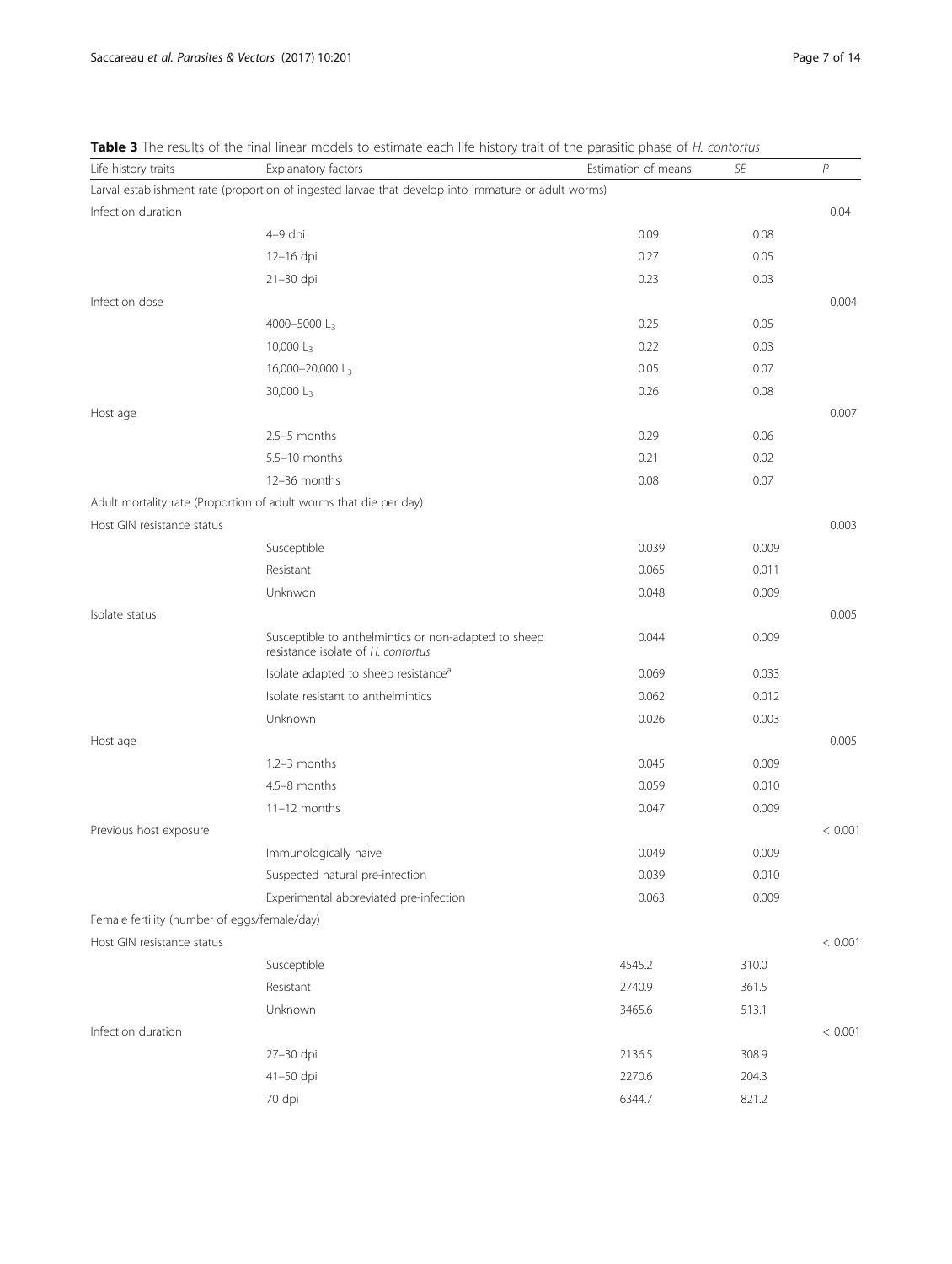<span id="page-7-0"></span>

|  |  | <b>Table 3</b> The results of the final linear models to estimate each life history trait of the parasitic phase of H. contortus (Continued) |  |  |  |  |  |  |  |  |
|--|--|----------------------------------------------------------------------------------------------------------------------------------------------|--|--|--|--|--|--|--|--|
|--|--|----------------------------------------------------------------------------------------------------------------------------------------------|--|--|--|--|--|--|--|--|

| Previous exposure of host                                               |                            |         |        | < 0.001 |
|-------------------------------------------------------------------------|----------------------------|---------|--------|---------|
|                                                                         | Immunologically naive host | 4626.8  | 372.0  |         |
|                                                                         | Experimental pre-infection | 2541.0  | 377.8  |         |
| Population level fecundity (number of eggs/gram of faeces) <sup>b</sup> |                            |         |        |         |
| Host GIN resistance status                                              |                            |         |        | < 0.001 |
|                                                                         | Susceptible                | 13536.8 | 1429.1 |         |
|                                                                         | Resistant                  | 4837.4  | 918.8  |         |
|                                                                         | <b>Unknown</b>             | 9563.8  | 992.7  |         |
| Infection duration                                                      |                            |         |        | 0.002   |
|                                                                         | 27-28 dpi                  | 5032.6  | 1034.9 |         |
|                                                                         | 30 dpi                     | 18032.4 | 2575.9 |         |
|                                                                         | 41-49 dpi                  | 4873.0  | 415.6  |         |

<sup>a</sup>By serial passages in resistant host

<sup>b</sup>The host age was not included in the models for this trait due to a limited dataset

Abbreviation: SE standard error

time was plotted for every experiment (Fig. [3\)](#page-8-0). As expected, an exponential decrease of the survival probability was observed. The explanatory factors selected as significant in the final model (Table [3](#page-6-0)) explained 64.6% of the heterogeneity in adult mortality. Strong discrepancies in study's contribution were observed (Fig. [4\)](#page-8-0).

Significant variations in adult mortality rates were observed according to the H. contortus isolate used in the experiment. Susceptible isolates had a significantly higher adult mortality rate than isolates with an unknown

resistance. Although not significant, anthelmintic resistant isolates (thiabendazole-resistant strain) demonstrated higher estimated adult mortality rates, and isolates resistant to the immune response had the highest adult mortality rate estimate.

Other explanatory factors were host resistance  $(F_{(2,37)} =$ 6.82,  $P = 0.003$ ), previous exposure of the host to *H. contor*tus ( $F_{(2,37)}$  = 11.385,  $P < 0.001$ ) and host age ( $F_{(2,37)}$  = 6.039,  $P = 0.005$ ). Resistant sheep and sheep previously infected with H. contortus experimentally eliminated worm burdens faster than their susceptible and immunologically naive



size represents the weight associated to each experiment. The solid black lines represent the estimations in the final models and their associated confidence intervals (dashed lines)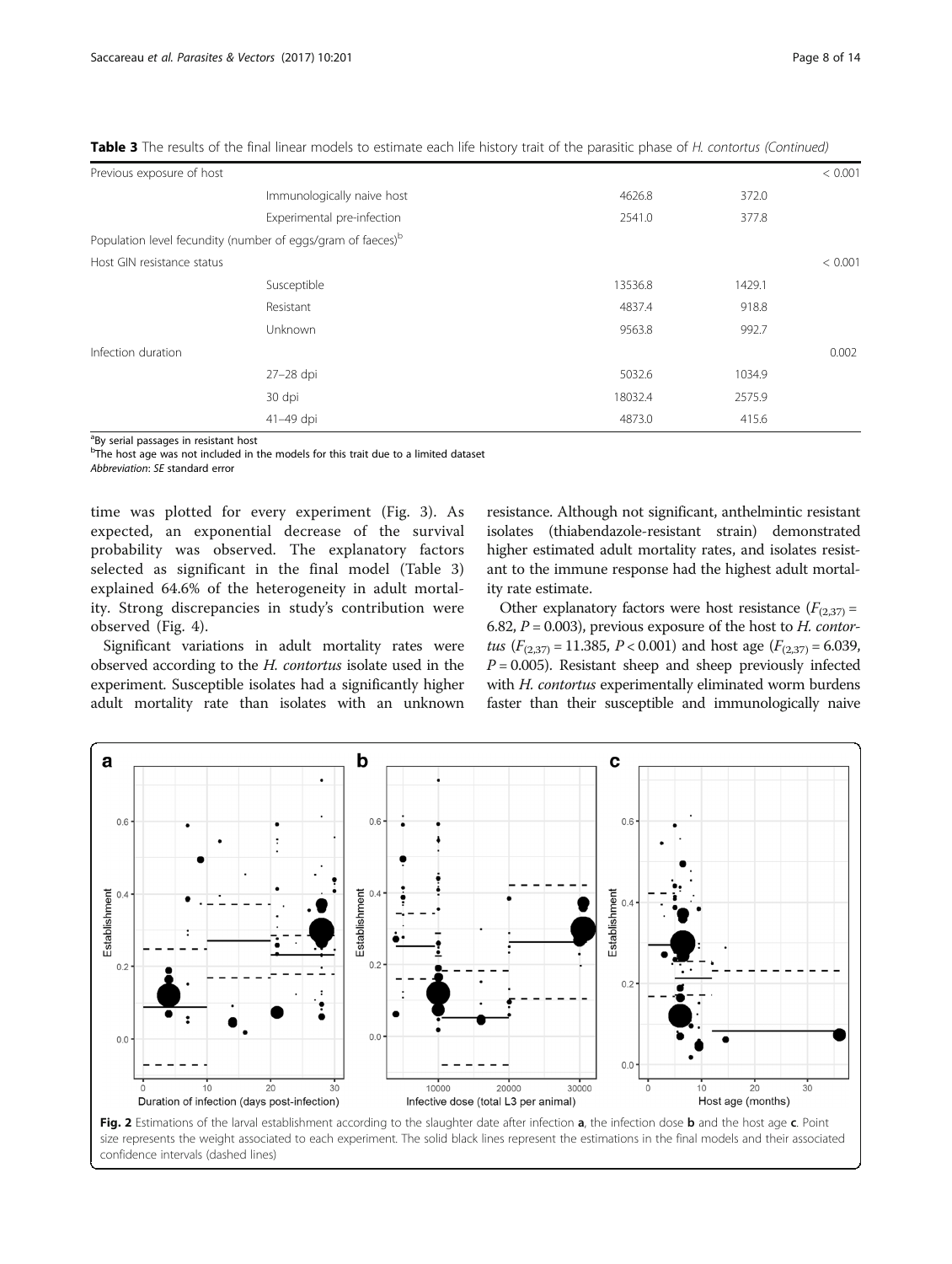<span id="page-8-0"></span>

counterparts. Adult mortality rates increased with host age (except for individuals aged from 8 to 12 months old, result not significant). In this class, two experiments were highweighted and decreased the adult mortality rate estimation by erasing the trend of the other experiments.

## Female fertility and fecundity

The average  $(\pm$  SE) female fertility was  $1295.9 \pm 280.4$ eggs per female worm per day. It was strongly associated



with the duration of infection  $(F_{(2,31)} = 12.343, P < 0.001)$ : female fertility increased with the duration of infection (Fig. 5). Female fertility was less in previously challenged hosts and in resistant breeds compared to their immunologically naive counterparts and susceptible breeds. The explanatory factors considered in the model explained 85.11% of the heterogeneity.

The average faecal egg count at necropsy was 908.5 ± 487.1 eggs per gram of faeces. This fecundity was also affected by the host resistance status  $(F_{(2,9)} =$ 72.341,  $P < 0.001$ ) and by the duration of infection  $(F<sub>(2,9)</sub> = 13.171, P = 0.002)$ . Fecundity strongly decreased from 30 dpi (Additional file [5:](#page-10-0) Figure S2) whereas the female fertility continued to increase until 70 dpi (Fig. 5).

## Phenotypic correlations between life history traits

As shown on Table [4,](#page-9-0) the adult mortality rate was negatively correlated with female fertility ( $r_{(22)} = -0.49$ ,  $P <$ 0.05). Sex ratio was significantly correlated with all other life history traits: negatively correlated with both larval establishment rate  $(r_{(12)} = -0.77, P < 0.01)$  and female worm fertility  $(r_{(5)} = -0.9, P < 0.05)$  and positively correlated with adult mortality rate  $(r_{(12)} = 0.69, P < 0.05)$ .

## **Discussion**

intervals (dashed lines)

To our knowledge, this meta-analysis is the first to collect and summarize the available information on the main life history traits of the parasitic phase of H. contortus. The quantification of each parameter, associated with a variation, provides a good foundation to calibrate

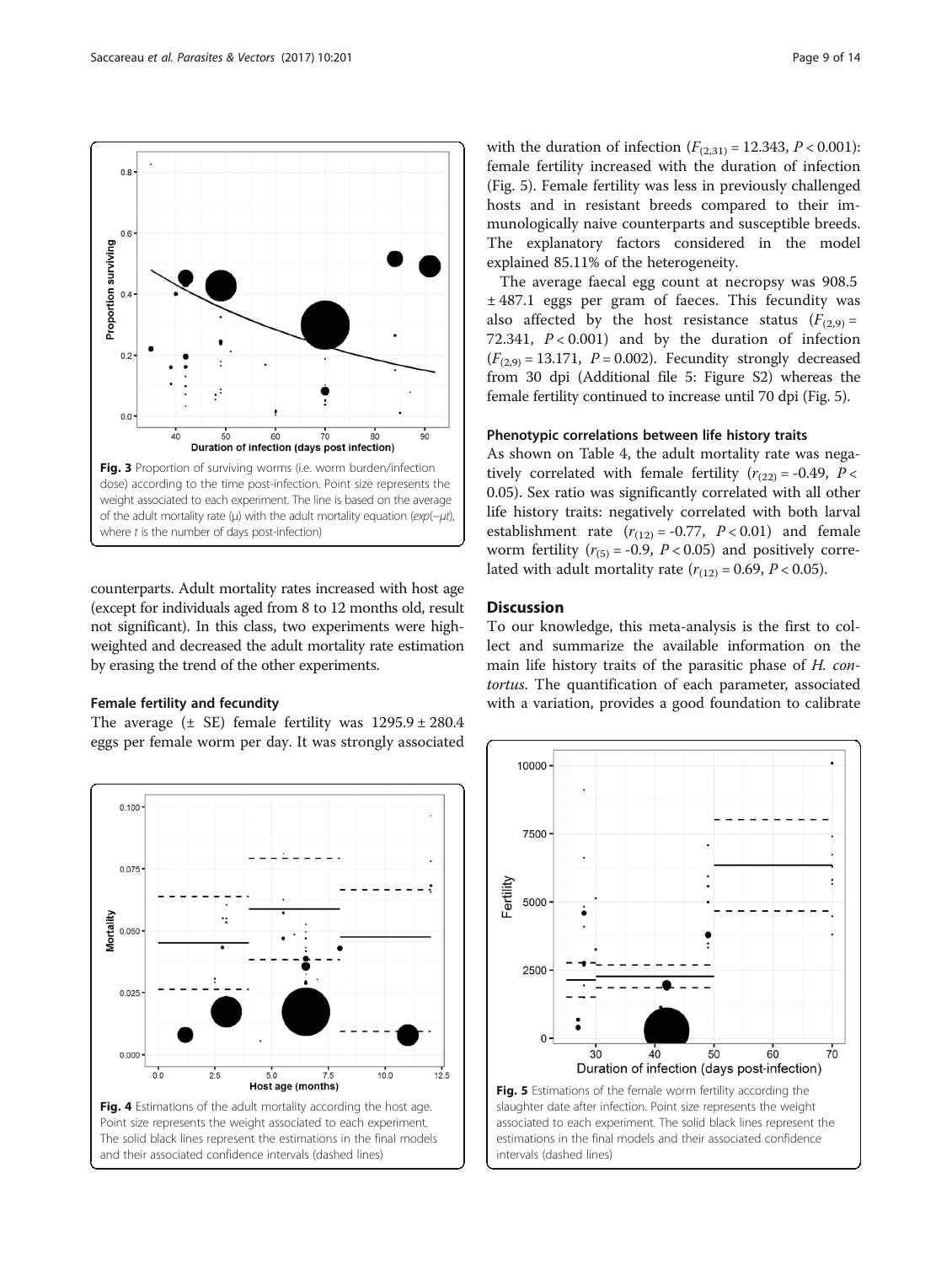|           | .                             |                              |                      |                                |           |
|-----------|-------------------------------|------------------------------|----------------------|--------------------------------|-----------|
|           | Larval establishment rate (E) | Adult mortality rate $(\mu)$ | Female fertility (F) | Population level fecundity (f) | Sex ratio |
| Ε         |                               | ne                           | $-0.07$              | 0.39                           | $-0.77**$ |
| $\mu$     |                               |                              | $-0.49*$             | $-0.88*$                       | $0.69*$   |
|           |                               |                              |                      | $0.58*$                        | $-0.9*$   |
|           |                               |                              |                      |                                | $-0.86$   |
| Sex ratio |                               |                              |                      |                                |           |

<span id="page-9-0"></span>Table 4 Pearson's correlation coefficients between the life history traits of the parasitic phase of H. contortus (weighted by the number of animals in the experiment)

 $*P < 0.05$ ; \*\* $P < 0.01$ 

Abbreviation: ne No estimate (less than two experiments)

future epidemiological models describing the parasitic phase of H. contortus.

To ensure the quality of our estimates, several criteria were integrated. First, we selected papers giving arithmetic means and variance for two traits: worm burden and faecal egg counts. For the few papers, which gave individual measurements for these two traits, aggregated values were calculated (arithmetic mean and variance). This conservative strategy allowed for increased information from a greater number of studies to be included. This is in contrast to a similar meta-analysis carried out for *T. circumcincta*, which only considered individual worm burden measurements [[18\]](#page-11-0). Like many parametric tests, the analysis of variance assumed the data were normally distributed. However, the traits studied here were non-normal and presented a skewed distribution. Fortunately, the ANOVA test is not very sensitive to moderate deviations from normality; simulation studies, using a variety of non-normal distributions have shown that the false positive rate is not much affected by not adhering to this assumption [[68\]](#page-12-0). In our case, a logtransformation was applied to normalize the life history traits; the results were the same with and without this transformation confirming the robustness of ANOVA. Secondly, using the inverse variance of each life history trait to weight the mean estimate is the most robust way to analyse data reported as a mean with measurement standard deviation and animal number [[69](#page-12-0)]. Studies which only reported means (without the associated measure of variance) or graphical values had to be excluded from further analysis.

Larval establishment and adult mortality are two interwoven traits. Indeed, while most larval stages will evolve into mature adults within 15 days [\[70](#page-12-0)], delays can occur that result in larval recovery for up to 30 days after infection [\[63\]](#page-12-0). To provide the best larval establishment rate estimates, i.e. the total proportion of infective larvae reaching the adult stage, worm count data up to 30 dpi were considered. Usually, H. contortus egg output increases between this stage of infection and 30 dpi as seen in longitudinal faecal egg count sampling (Additional file [5](#page-10-0): Figure S2), suggesting that either female worm fertility increases, or that the total number of mature adult stages increases, or both. Therefore, we considered that adult mortality between 15 and 30 dpi was negligible and not to be taken into account. To calculate the number of female worms, a sex ratio of 0.5 was assumed in the material and methods and the present meta-analysis corroborates this sex ratio. This value is a slightly lower than estimations from another meta-analysis which considered several nematode species simultaneously [[71\]](#page-12-0).

The success of the nematode in terms of fitness, based on the ability to establish and to produce offspring, relies on both parasite density-dependent constraints and host immune response [\[72](#page-12-0)]. Density-dependent stunting of female fertility has been reported for various parasitic species like H. contortus in sheep [[73\]](#page-12-0), O. ostertagi in cattle [[16\]](#page-11-0), Trichostrongylus retortaeformis in rabbits [[72\]](#page-12-0), Strongyloides robustus in squirrels [\[74](#page-12-0)] or Syngamus trachea in crows [\[75](#page-12-0)]. From our data, the infection dose did not significantly impact H. contortus female fertility, nor its adult mortality rate, but it affected the larval establishment rate. This unexpected result may be explained by the homogenous and relatively small infection doses used in our database to estimate female fertility and adult mortality which were mainly between 5000  $L_3$  and 10,000  $L_3$  and thus lower than the 10,000  $L_3$  threshold where a density dependence effect is generally expected [\[73](#page-12-0)]. The only experiments with an infection dose of 30,000  $L_3$  used a small sample size (three animals) leading to highly variable estimations. In addition, all these experiments came from the same paper ([[47\]](#page-12-0)) with specific environmental conditions (i.e. parasite strain, sheep breed, body weight, sheep sex). In natural infections, the cumulative level of infection is probably lower than 10,000  $L_3$  larvae (J. Cabaret, personal communication). The results gathered in our study have confirmed the negative impact of the host immune status on both H. contortus fertility and mortality, as reported for other trichostrongylid species [[76\]](#page-12-0). These findings tend to favor a negative effect of steric crowding on larval establishment. It remains unresolved whether the observed effects on H. contortus mortality and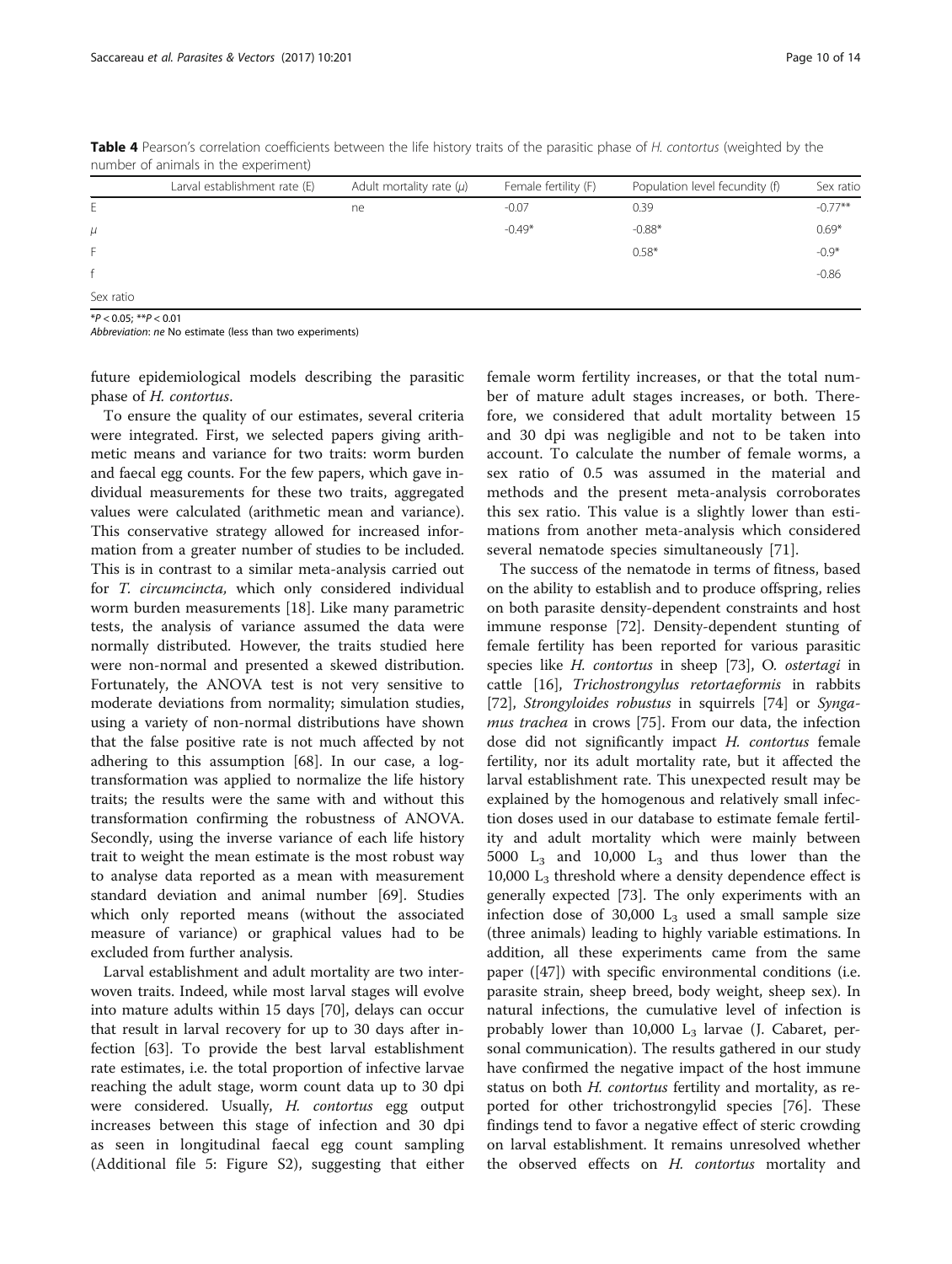<span id="page-10-0"></span>fertility were due to direct host responses, or from density-dependent effects mediated by the host immune response as demonstrated in Strongyloides ratti infections [\[77](#page-13-0)]. Further, the infection dose is only an indirect approximation of the actual established worm burden so that density dependence may be overlooked.

The negative impact of host genetic resistance on H. contortus mortality rate and female fertility corroborates previous results comparing resistant and susceptible breeds [[78, 79](#page-13-0)] or lines of sheep with divergent resistance status [[62,](#page-12-0) [80](#page-13-0)]. Such an observation also links with the proposed framework for the immune response against T. circumcincta [[81\]](#page-13-0).

Surprisingly, naturally pre-challenged sheep seemed to exert a significantly lighter response on adult mortality rate than their experimentally pre-challenged or naïve counterparts. This may be a result of the misclassification of studies due to a lack of information in the material and methods section. For example, some experimental animals were explicitly mentioned as naturally infected (even if pasture infectivity was not stated) and treated to remove presence of parasites, but some others were mentioned as receiving preventative treatments but not really faced parasite challenge.

Haemonchus contortus is well known as one of the most prolific sheep parasite [\[82](#page-13-0)]. Our estimates indicate a high female fertility of  $1295.9 \pm 280.4$  eggs/female/day on average, which outperforms other trichostrongylids [[82](#page-13-0)]. It is usually postulated that this high female fertility will result in a huge population size showing a high degree of genetic variability [[83](#page-13-0)]. However, our estimates also suggest that larval establishment constitutes a strong bottleneck as only a quarter of the ingested larvae will have an opportunity to mate and pass on their genetic material to subsequent generations. This may constrain the expected population size of H. contortus.

The mean estimated life expectancy of 50 days by this meta-analysis underestimated the predicted half-life of an established worm burden of 69 days as described by Barger & Le Jambre [[84](#page-13-0)]. Indeed, the equation used to estimate the adult mortality rate [\[47](#page-12-0)] did not take into account the establishment of the ingested larvae (assumed as 100%) leading to an overestimation of the adult mortality rate. The analyses were also made with the equation of Barger & Le Jambre [\[84](#page-13-0)] using the average larval establishment rate estimated by our meta-analysis. Unfortunately, for a third of the experiments this estimate is higher than the effective larval establishment rate of the experiment, leading to a negative adult mortality rate (replaced by 0 in this case) and thus biasing the adult mortality estimates.

Interestingly, the more female-biased the H. contortus population was, the lower the establishment and fertility rates were, yet with higher adult mortality rates. These

correlations are difficult to interpret as the higher proportion of females could be a cause, or a consequence, of the two other traits. Female worms are thought to live longer than males, which could explain why populations exhibiting high adult mortality rate also show more females than males [\[71](#page-12-0)]. The higher proportion of females in low larval establishment rates may be a result of a better female survival capacity. The decrease in female fertility observed for female-biased populations may be due to either a competition for males, or competition for resources as their nutrient requirements are usually higher than for males [[71\]](#page-12-0).

## Conclusions

To our knowledge, this comprehensive systematic review of the parasitic phase of H. contortus is the first to summarize these extensive data and to provide average overall life history trait estimates. These informative estimations are very helpful to parameterize epidemiological transmission models more accurately. This meta-analysis also gives evidence for density dependence of larval establishment, for host age affecting larval establishment and adult mortality and shows that an improved immune response, induced by the resistance status of the breed or by a previous exposure to the parasites, affects adult mortality and female fertility. An improved understanding of the parasitic life-cycle will allow us to evaluate the impact of different control strategies on parasitic infection with an increased confidence in the output predictions of dynamic models. For example, the sustainability of treatments and genetic selection strategies could be evaluated both on the infection level of the flock and on the increase of resistant alleles in parasite strains. The impact of environmental factors on free living stages also lacks precise estimates and a meta-analysis of these would certainly help to conclude on this point.

## Additional files

[Additional file 1:](dx.doi.org/10.1186/s13071-017-2131-7) Text: Calculation method to estimate the variance of each life history trait. (DOCX 30 kb)

[Additional file 2.](dx.doi.org/10.1186/s13071-017-2131-7) Data: Final database of all the papers included in the meta-analysis after all the selection criteria. (XLSX 33.4 kb)

[Additional file 3: Table S1.](dx.doi.org/10.1186/s13071-017-2131-7) Distribution of the experiment number, of the animal number and of the experiment weight over different levels of the explanatory factors. (DOCX 17 kb)

[Additional file 4: Figure S1.](dx.doi.org/10.1186/s13071-017-2131-7) Proportion of immature stages on the total worm burden according to the infection duration post infection. Point size represents the weight associated to each experiment. The solid black line represents the fitting by polynomial model (degree 2) and the dashed lines represent its confidence interval. (TIFF 2774 kb)

[Additional file 5: Figure S2.](dx.doi.org/10.1186/s13071-017-2131-7) Faecal egg count according to the infection duration post infection. Black cross sizes represent the weight associated to each faecal egg count reported. Grey crosses represent faecal egg count reported without the associated measure of variance. (TIFF 2600 kb)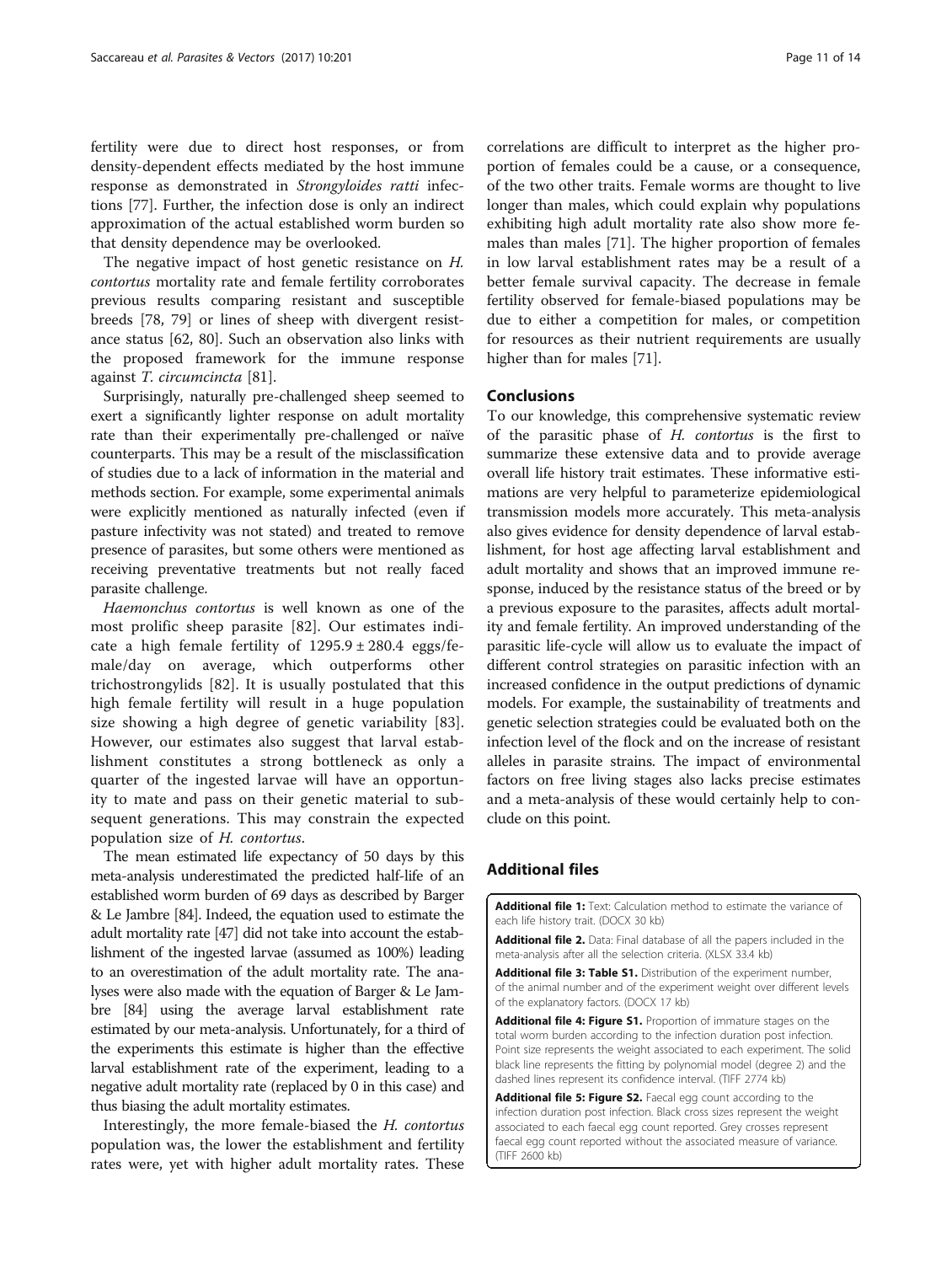#### <span id="page-11-0"></span>Abbreviations

DFP: Daily faeces production; FEC: Faecal egg count; FEC<sub>n</sub>: Faecal egg count at necropsy; F<sub>p</sub>: Proportion of female worms; ID: Infection dose; SE: Standard error; WB: Worm Burden.

#### Acknowledgments

We are grateful to Dr Caroline Chylinski for helpful comments on the manuscript.

#### Funding

This project was funded by the INRA program GISA. M. Saccareau receives a grant from the INRA Animal Health and Animal Genetics departments.

#### Availability of data and materials

The data supporting the conclusions of this article are included within the article and its additional files.

## Authors' contributions

MS performed literature review, statistical analysis and the main redaction of the paper. CM and CR-G participated to the choice of statistical methods. All other co-authors participated to the interpretations of results, discussions and corrections of the redaction. All authors read and approved the final manuscript.

#### Competing interests

The authors declare that they have no competing interests.

#### Consent for publication

Not applicable.

Ethics approval and consent to participate Not applicable

#### Publisher's Note

Springer Nature remains neutral with regard to jurisdictional claims in published maps and institutional affiliations.

#### Author details

<sup>1</sup>INRA - INPT-ENSAT - INPT-ENVT - Université de Toulouse, UMR 1388 GenPhySE, Castanet Tolosan, France. <sup>2</sup>INRA - Université de Tours, UMR 1282 ISP, 37380, Nouzilly, France. <sup>3</sup>INRA - INPT-ENVT - Université de Toulouse, UMR 1225 IHAP, Toulouse, France. <sup>4</sup>INRA - INPT-ENVT, UMT Santé des petits ruminants, Centre de recherche de Toulouse, Toulouse, France.

## Received: 23 September 2016 Accepted: 5 April 2017 Published online: 24 April 2017

#### References

- 1. Besier RB, Kahn LP, Sargison ND, Van Wyk JA. Chapter Four-The pathophysiology, ecology and epidemiology of Haemonchus contortus infection in small ruminants. Adv Parasitol. 2016;93:95–143.
- 2. Kaplan RM, Vidyashankar AN. An inconvenient truth: global worming and anthelmintic resistance. Vet Parasitol. 2012;186:70–8.
- 3. Blake N, Coles G. Flock cull due to anthelmintic-resistant nematodes. Vet Rec. 2007;161:36–36.
- 4. Laing R, Kikuchi T, Martinelli A, Tsai IJ, Beech RN, Redman E, et al. The genome and transcriptome of Haemonchus contortus, a key model parasite for drug and vaccine discovery. Genome Biol. 2013;14:1–16.
- Bishop SC, Morris CA. Genetics of disease resistance in sheep and goats. Small Rumin Res. 2007;70:48–59.
- 6. Cornelius MP, Jacobson C, Dobson R, Besier RB. Computer modelling of anthelmintic resistance and worm control outcomes for refugia-based nematode control strategies in Merino ewes in Western Australia. Vet Parasitol. 2016;220:59–66.
- 7. Callinan APL, Morley FHW, Arundel JH, White DH. A model of the life cycle of sheep nematodes and the epidemiology of nematodiasis in sheep. Agric Syst. 1982;9:199–225.
- Barger IA. Genetic resistance of hosts and its influence on epidemiology. Vet Parasitol. 1989;32:21–35. Spec. Issue 13th WAAVP Conf.
- Saccareau M, Moreno CR, Kyriazakis I, Faivre R, Bishop SC. Modelling gastrointestinal parasitism infection in a sheep flock over two reproductive
- 10. Learmount J. Taylor MA, Smith G. Morgan C. A computer model to simulate control of parasitic gastroenteritis in sheep on UK farms. Vet Parasitol. 2006; 142:312–29.
- 11. Barnes EH, Dobson RJ, Barger IA. Worm control and anthelmintic resistance: adventures with a model. Parasitol Today. 1995;11:56–63.
- 12. Leathwick DM, Vlassoff A, Barlow ND. A model for nematodiasis in New Zealand lambs: The effect of drenching regime and grazing management on the development of anthelmintic resistance. Int J Parasitol. 1995;25: 1479–90.
- 13. Laurenson YCSM, Kyriazakis I, Forbes AB, Bishop SC. Exploration of the epidemiological consequences of resistance to gastro-intestinal parasitism and grazing management of sheep through a mathematical model. Vet Parasitol. 2012;189:238–49.
- 14. Laurenson YCSM, Kyriazakis I, Bishop SC. In silico exploration of the impact of pasture larvae contamination and anthelmintic treatment on genetic parameter estimates for parasite resistance in grazing sheep. J Anim Sci. 2012;90:2167–80.
- 15. Vagenas D, Doeschl-Wilson A, Bishop SC, Kyriazakis I. In silico exploration of the effects of host genotype and nutrition on the genetic parameters of lambs challenged with gastrointestinal parasites. Int J Parasitol. 2007;37: 1617–30.
- 16. Verschave SH, Vercruysse J, Claerebout E, Rose H, Morgan ER, Charlier J. The parasitic phase of Ostertagia ostertagi: quantification of the main life history traits through systematic review and meta-analysis. Int J Parasitol. 2014;44:1091–104.
- 17. Verschave SH, Rose H, Morgan ER, Claerebout E, Vercruysse J, Charlier J. Modelling Cooperia oncophora: Quantification of key parameters in the parasitic phase. Vet Parasitol. 2016;223:111–4.
- 18. Gaba S, Gruner L, Cabaret J. The establishment rate of a sheep nematode: Revisiting classics using a meta-analysis of 87 experiments. Vet Parasitol. 2006;140:302–11.
- 19. Southwood TRE. Observational and experimental methods for the estimation of natality, mortality and dispersal. In: Southwood TRE, editor. Ecological methods: With Particular Reference to the Study of Insect Populations. Netherlands: Springer; 1978. p. 302–55.
- 20. Cabaret J, Ouhelli, H. La fertilite des strongles digestifs lors de l'infestation naturelle des brebis. Rev Med Vet. 1984;135:627–33.
- 21. Schallig HDF, van der Aar W, Boersema J, Cornelissen AWC. The effect of oxfendazole terminated infections with Haemonchus contortus on the development of immunity in sheep. Vet Parasitol. 2000;88:61–72.
- 22. Freetly HC, Nienaber JA, Leymaster KA, Jenkins TG. Relationships among heat production, body weight, and age in Suffolk and Texel ewes. J Anim Sci. 1995;73:1030–7.
- 23. Bishop SC. Possibilities to breed for resistance to nematode parasite infections in small ruminants in tropical production systems. Animal. 2012;6:741–7.
- 24. Amarante AFT, Susin I, Rocha RA, Silva MB, Mendes CQ, Pires AV. Resistance of Santa Ines and crossbred ewes to naturally acquired gastrointestinal nematode infections. Vet Parasitol. 2009;165:273–80.
- 25. do Amarante A, Bricarello PA, Rocha RA, Gennari SM. Resistance of Santa Ines, Suffolk and Ile de France sheep to naturally acquired gastrointestinal nematode infections. Vet Parasitol. 2004;120:91–106.
- 26. Guo Z, González JF, Hernandez JN, McNeilly TN, Corripio-Miyar Y, Frew D, et al. Possible mechanisms of host resistance to Haemonchus contortus infection in sheep breeds native to the Canary Islands. Sci Rep. 2016;6:26200.
- 27. R: A Language and Environment for Statistical Computing. Vienna: R Core Team; 2014. Available from: [http://www.R-project.org/](http://www.r-project.org/). Accessed 10 Apr 2017.
- 28. Ripley B, Venables B, Bates DM, Hornik K, Gebhardt A, Firth D, et al. Package "MASS." CRAN Repos. Httpcran R-Proj. OrgwebpackagesMASSMASS Pdf. 2013.
- 29. Fox J, Weisberg S, Adler D, Bates D, Baud-Bovy G, Ellison S, et al. Package "car". 2016.<https://cran.r-project.org/package=car>. Accessed 10 Apr 2017.
- 30. Lenth R. Least-Squares means: The R Package lsmeans. J Stat Softw. 2016; doi[:10.18637/jss.v069.i01](http://dx.doi.org/10.18637/jss.v069.i01)
- 31. Pasek J. Package "weights". 2016.<https://cran.r-project.org/package=weights>. Accessed 10 Apr 2017.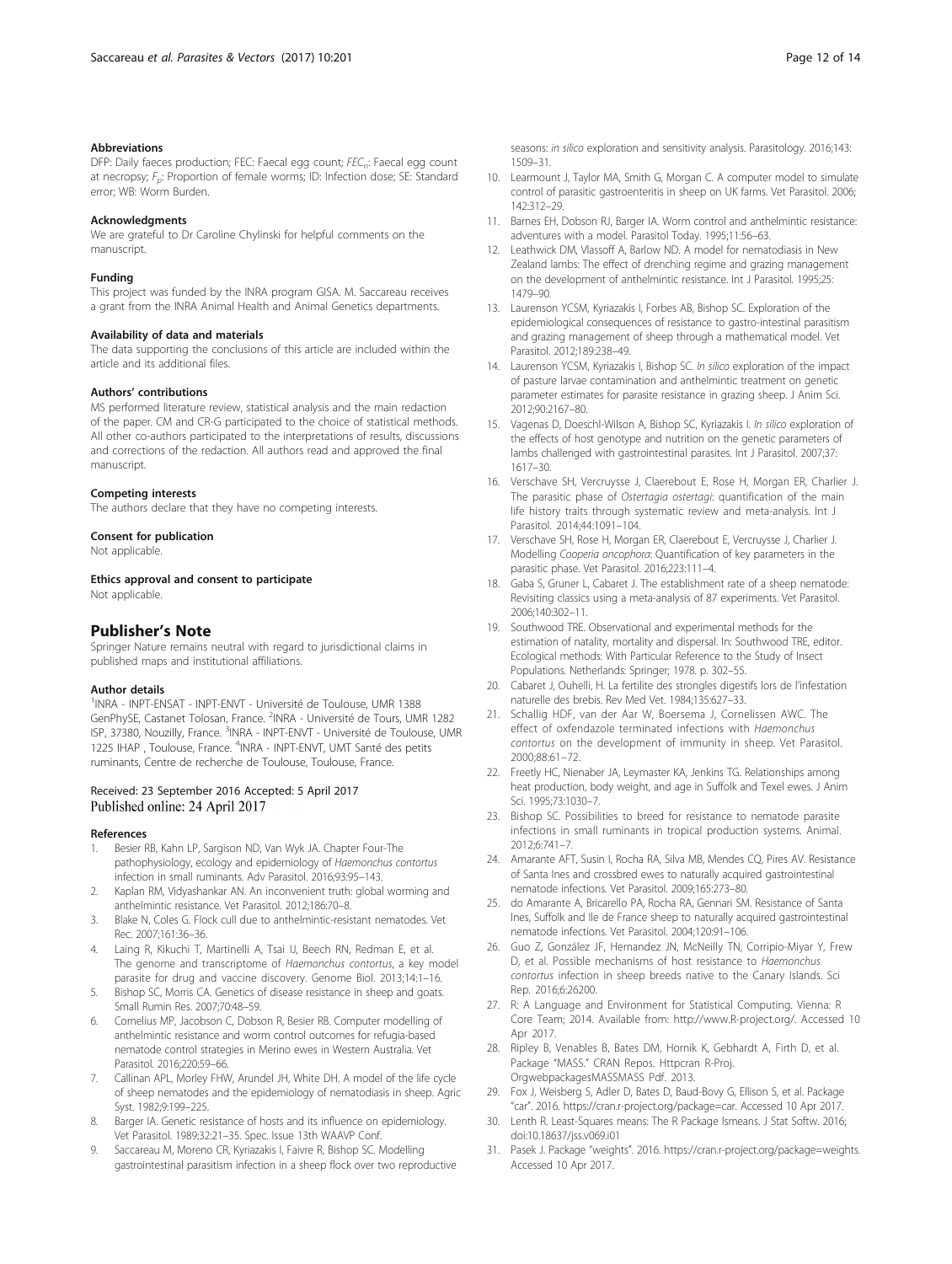- <span id="page-12-0"></span>32. Adams DB. Time of onset and target of immune reactions in sheep with acquired immunity against Haemonchus contortus. Int J Parasitol. 1982;12:439–43.
- 33. Adams DB. Investigation with dexamethasone of the processes which moderate immunity against the nematode, Haemonchus contortus, in sheep. Aust J Exp Biol Med Sci. 1983;61:345–53.
- 34. Adams DB. Observations on the self-cure reaction and other forms of immunological responsiveness against Haemonchus contortus in sheep. Int J Parasitol. 1983;13:571–8.
- 35. Adams DB. Developmental arrest of Haemonchus contortus in sheep treated with a corticosteroid. Int J Parasitol. 1986;16:659–64.
- 36. Adams DB. The effect of dexamethasone on a single and a superimposed infection with Haemonchus contortus in sheep. Int J Parasitol. 1988;18:575–9.
- 37. Adams DB. A preliminary evaluation of factors affecting an experimental system for vaccination-and-challenge with Haemonchus contortus in sheep. Int J Parasitol. 1989;19:169–75.
- 38. Adams DB, Davies HI. Enhanced resistance to infection with Haemonchus contortus in sheep treated with a corticosteroid. Int J Parasitol. 1982;12:523–9.
- 39. Khshali MN Al-, Altaif KI. The response of Awassi and Merino sheep to primary infection with Haemonchus contortus. Trop Anim Health Prod. 1979; 11:164–70.
- 40. Almeida FA, Garcia KCOD, Torgerson PR, Amarante AFT. Multiple resistance to anthelmintics by Haemonchus contortus and Trichostrongylus colubriformis in sheep in Brazil. Parasitol Int. 2010;59:622–5.
- 41. Bautista-Garfias C, Flores-Hernandez O, Quiroz-Romero H. Non-specific resistance of sheep against Haemonchus conforms with Freund's complete adjuvant. Parasite Immunol. 1991;13:565–9.
- 42. Bricarello PA, Gennari SM, Oliveira-Sequeira TCG, Vaz CMSL, de Gonçalves IG, Echevarria FAM. Response of Corriedale and Crioula Lanada sheep to artificial primary infection with Haemonchus contortus. Vet Res Commun. 2002;26:447–57.
- 43. Buttle DJ, Behnke JM, Bartley Y, Elsheikha HM, Bartley DJ, Garnett MC, et al. Oral dosing with papaya latex is an effective anthelmintic treatment for sheep infected with Haemonchus contortus. Parasit Vectors. 2011;4:36.
- 44. Carvalho N, Das Neves JH, Nazato C, Louvandini H, Amarante AFT. The effects of diet and corticosteroid-induced immune suppression during infection by Haemonchus contortus in lambs. Vet Parasitol. 2015;214: 289–94.
- 45. Christie MG, Angus KW, Hotson IK. Manifestations of resistance to Haemonchus contortus in sheep: Worm populations and abomasal changes in sheep superinfected with 1,000,000 larvae of H. contortus. Int J Parasitol. 1975;5:193–8.
- 46. Chylinski C. What makes a gastrointestinal nematode successful in their sheep host? Exploring the role of the nematode, the sheep host and the farmer. PhD thesis. Tours: l'Université François - Rabelais de Tours; 2014. <http://www.theses.fr/2014TOUR4028>.
- 47. Coyne MJ, Smith G. The mortality and fecundity of Haemonchus contortus in parasite-naive and parasite-exposed sheep following single experimental infections. Int J Parasitol. 1992;22:315–25.
- 48. Cuenca-Verde C, Buendía-Jiménez JA, Valdivia-Anda G, Cuéllar-Ordaz JA, Muñoz-Guzmán MA, Alba-Hurtado F. Decrease in establishment of Haemonchus contortus caused by inoculation of a Taenia hydatigena larvae vesicular concentrate. Vet Parasitol. 2011;177:332–8.
- 49. De Wolf BM, Zajac AM, Hoffer KA, Sartini BL, Bowdridge S, LaRoith T, et al. The effect of vitamin E supplementation on an experimental Haemonchus contortus infection in lambs. Vet Parasitol. 2014;205:140–9.
- 50. Galicia-Aguilar HH, Rodríguez-González LA, Capetillo-Leal CM, Cámara-Sarmiento R, Aguilar-Caballero AJ, Sandoval-Castro CA, et al. Effects of Havardia albicans supplementation on feed consumption and dry matter digestibility of sheep and the biology of Haemonchus contortus. Anim Feed Sci Technol. 2012;176:178–84.
- 51. Gill HS. Genetic control of acquired resistance to haemonchosis in Merino lambs. Parasite Immunol. 1991;13:617–28.
- 52. Gill HS, Husband AJ, Watson DL. Localization of immunoglobulin-containing cells in the abomasum of sheep following infection with Haemonchus contortus. Vet Immunol Immunopathol. 1992;31:179–87.
- 53. González JF, Hernández Á, Molina JM, Fernández A, Raadsma HW, Meeusen ENT, et al. Comparative experimental Haemonchus contortus infection of two sheep breeds native to the Canary Islands. Vet Parasitol. 2008;153:374–8.
- 54. Hunter AR, Mackenzie G, Ross JG. The effects of transfer factor, parasitic antigen and precipitated immunoglobulin treatments in lambs infected with Haemonchus contortus. Vet Parasitol. 1983;13:45–53.
- 55. Idris A, Moors E, Budnick C, Herrmann A, Erhardt G, Gauly M. Is the establishment rate and fecundity of Haemonchus contortus related to body or abomasal measurements in sheep? Animal. 2011;5:1276–82.
- Kassai T, Fésüs L, Hendrikx WML, Takáts C, Fok É, Redl P, et al. Is there a relationship between haemoglobin genotype and the innate resistance to experimental Haemonchus contortus infection in Merino lambs? Vet Parasitol. 1990;37:61–77.
- 57. Kelkele FA, Tolossa YH, Kassa GM. Experimental infection of Ethiopian highland sheep by different infective doses of Haemonchus contortus (L 3): haematological and parasitological parameters, serum protein concentrations and clinical responses. Ethiop Vet J. 2012;16:41–57.
- 58. Kerboeuf D. Changes in pepsinogen, proteins and lipids in the serum during experimental haemonchosis in sheep. Ann Rech Vét. 1977;8:257–66.
- 59. MacKinnon KM, Zajac AM, Kooyman FNJ, Notter DR. Differences in immune parameters are associated with resistance to Haemonchus contortus in Caribbean hair sheep. Parasite Immunol. 2010;32:484–93.
- 60. Owen NC. Some nutritional aspects of haemonchosis in experimentally infected lambs. South Afr J Anim Sci. 1973;3:1–4.
- 61. Salle G, Jacquiet P, Gruner L, Cortet J, Sauve C, Prevot F, et al. A genome scan for QTL affecting resistance to Haemonchus contortus in sheep. J Anim Sci. 2012;90:4690–705.
- Salle G, Moreno C, Boitard S, Ruesche J, Tircazes-Secula A, Bouvier F, et al. Functional investigation of a QTL affecting resistance to Haemonchus contortus in sheep. Vet Res. 2014;45:68.
- 63. Terefe G, Lacroux C, Andreoletti O, Grisez C, Prevot F, Bergeaud JP, et al. Immune response to Haemonchus contortus infection in susceptible (INRA 401) and resistant (Barbados Black Belly) breeds of lambs. Parasite Immunol. 2007;29:415–24.
- Terefe G, Lacroux C, Prévot F, Grisez C, Bergeaud JP, Bleuart C, et al. Eosinophils in Haemonchus contortus-infected resistant and susceptible breeds of sheep: Abomasal tissue recruitment and in vitro functional state. Vet Parasitol. 2009;165:161–4.
- 65. Williamson JF, Blair HT, Garrick DJ, Pomroy WE, Douch PGC. The relationship between internal parasite burden, faecal egg count and mucosal mast cells in fleeceweight-selected and control sheep. Proc NZ Soc Anim Prod. 1994; 54:9–14.
- 66. Yacob HT, Mistre C, Adem AH, Basu AK. Parasitological and clinical responses of lambs experimentally infected with Haemonchus contortus (L3) with and without ivermectin treatment. Vet Parasitol. 2009;166:119–23.
- 67. Zajac AM, Krakowka S, Herd RP, McClure KE. Experimental Haemonchus contortus infection in three breeds of sheep. Vet Parasitol. 1990;36:221–35.
- 68. Glass GV, Peckham PD, Sanders JR. Consequences of failure to meet assumptions underlying the fixed effects analyses of variance and covariance. Rev Educ Res. 1972;42:237–88.
- 69. Jones DR. Meta‐analysis: weighing the evidence. Stat Med. 1995;14:137–49.
- 70. Veglia F. The Anatomy and life history of the Haemonchus contortus (Rud). In: Third and Fourth Reports of the Director of Veterinary Research. Pretoria: Government Printer and Stationery Office; 1915. p. 347–500.
- 71. Poulin R. Population abundance and sex ratio in dioecious helminth parasites. Oecologia. 1997;111:375–80.
- 72. Chylinski C, Boag B, Stear MJ, Cattadori IM. Effects of host characteristics and parasite intensity on growth and fecundity of Trichostrongylus retortaeformis infections in rabbits. Parasitology. 2009;136:117–23.
- 73. Fleming MW. Size of inoculum dose regulates in part worm burdens, fecundity, and lengths in ovine Haemonchus contortus infections. J Parasitol. 1988;6:975–8.
- 74. Romeo C, Wauters LA, Cauchie S, Martinoli A, Matthysen E, Saino N, et al. Faecal egg counts from field experiment reveal density dependence in helminth fecundity: Strongyloides robustus infecting grey squirrels (Sciurus carolinensis). Parasitol Res. 2014;113:3403–8.
- 75. Gethings OJ, Sage RB, Leather SR. Density-dependent regulation of fecundity in Syngamus trachea infrapopulations in semi-naturally occurring ring-necked pheasants (Phasianus colchicus) and wild Carrion Crows (Corvus corone). Parasitology. 2016;143:716–22.
- 76. Stear MJ, Bishop SC, Doligalska M, Duncan JL, Holmes PH, Irvine J, et al. Regulation of egg production, worm burden, worm length and worm fecundity by host responses in sheep infected with Ostertagia circumcincta. Parasite Immunol. 1995;17:643–52.